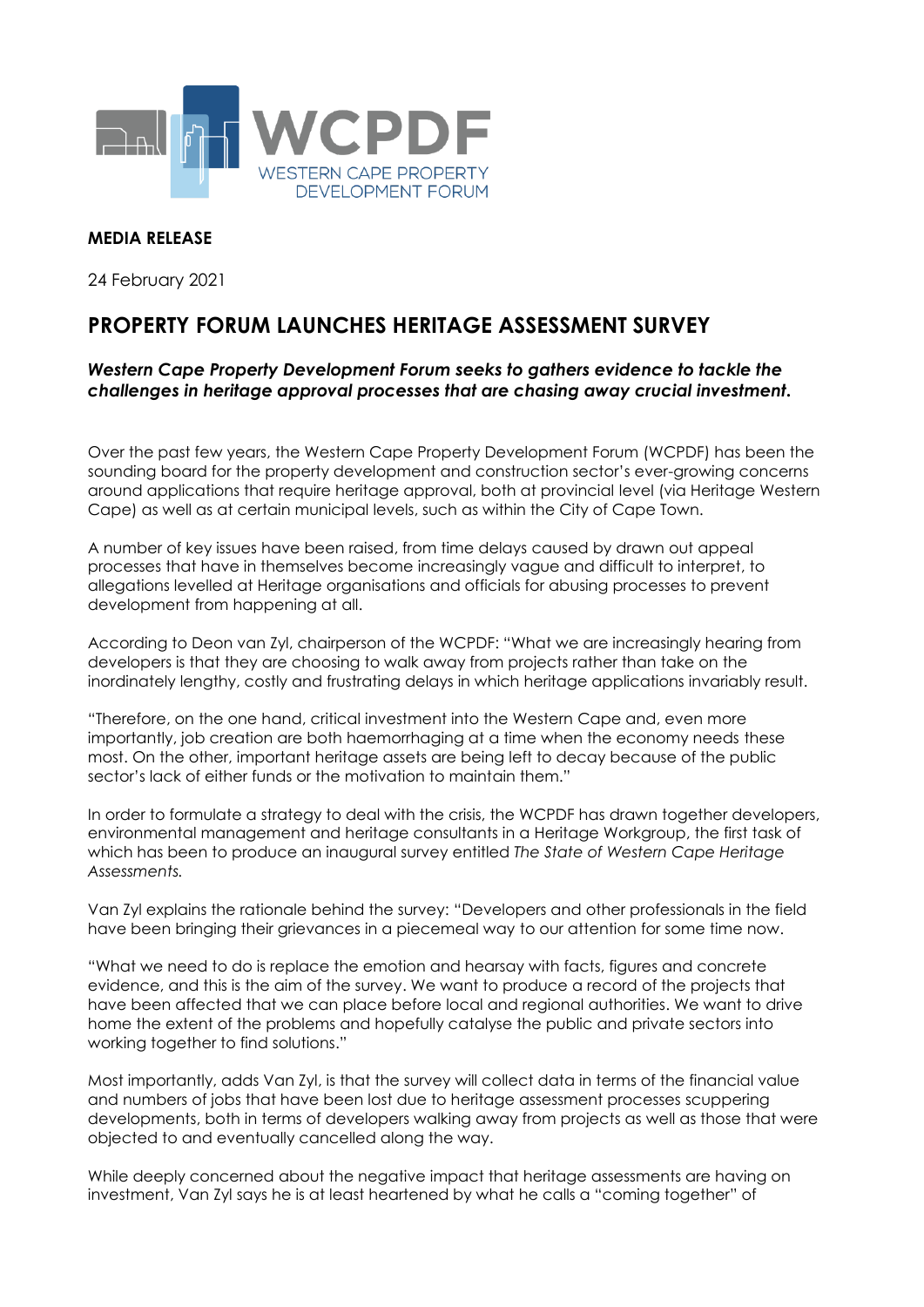professionals that have traditionally sat on opposing sides of the heritage debate, and that are now liaising together as part of the WCPDF's new Heritage Workgroup.

"It has come to our attention that a number of private consultants involved in Heritage application assessments, and including those that sit on heritage councils, are concerned with the way in which applications are being dealt and believe, as we do, that decisions being made are chasing away crucial investment."

One such member of the workgroup is architectural historian, Kathy Dumbrell. Referring to the National Heritage Resources Act 25 of 1999 that governs the management of all heritage-related issues, she notes: "The spirit of the Act and how it was formulated was never intended to be obstructive. Back then, it reflected best practice of the time. But time has moved on and processes must now enable heritage assessments to be more scientific and less based on feelings and intangibles, or even on arbitrary objections which can be made at just about any stage of the development timeline."

A renowned heritage activist, Dumbrell has for many years sat on numerous heritage bodies and organisations. Having herself fought hard on the heritage front for many years, she agrees that the country's current economic needs should be a serious consideration in heritage debates around developments.

"The world has changed since 1999. We're in a different environment now, and it was never the intention of the Act to obfuscate, or obstruct both development and heritage conservation and management. But that's where we're at and unless processes adapt no one is going to be the winner in the end. Everybody's going to be the loser."

A key issue for her is to see processes streamlined in such a way that developers and heritage consultants liaise from the very start of a project: "The principle behind a Notice of Intent to Develop (NID) is the same for heritage as it is for an environmental process, with heritage professionals becoming involved at the earliest stages so that developers can build a level of certainty into the process sooner. Part of that certainty is to know what groups on the ground consider heritage, which is different for different sites. Thus, consultation and engagement is vital. Currently, the NID does not require this, and thus some heritage issues only raise their heads much further into the application – and often as objections to the development."

Adding to this, Quahnita Samie of Vidamemoria Heritage Consultants notes that problematic definitions in the legislation and implementation the Act across the responsible heritage authorities has resulted in a lack of clarity and certainty regarding heritage application processes.

Says Samie: "There seems to be a lack of understanding and agreement regarding what constitutes a heritage resource. There is no clear vision of what heritage should be aiming to achieve within the context of seeking a balance between conservation of heritage resources and sensitive development.

"It's become difficult for those of us working in the field to not be able to tell our clients with any certainty what is going to happen in terms of their development applications. It's hard to work in an environment with such a lack of clarity. The case studies which the survey will reveal will hopefully be able to pin point areas that are the most challenging."

Developer Murray Campbell of Arun Holdings concurs: "What developers need most is certainty, and the problem with heritage assessments at the moment is that there appears to be no scientific process to follow. It's become a vague black box where everyone has an opinion, and is allowed to have these at any stage of the development, with decisions then being delayed with no end in sight."

Adds Daniel Barnard of property developers FWJK: "One of the primary things as a company we are trying to do right now is to keep the city going by creating employment and attempting to revive the economy. But as developers we can no longer afford these unknown factors with heritage being a massive stumbling block. It would be so much easier for all stakeholders concerned if there was just a legitimate procedure to follow.